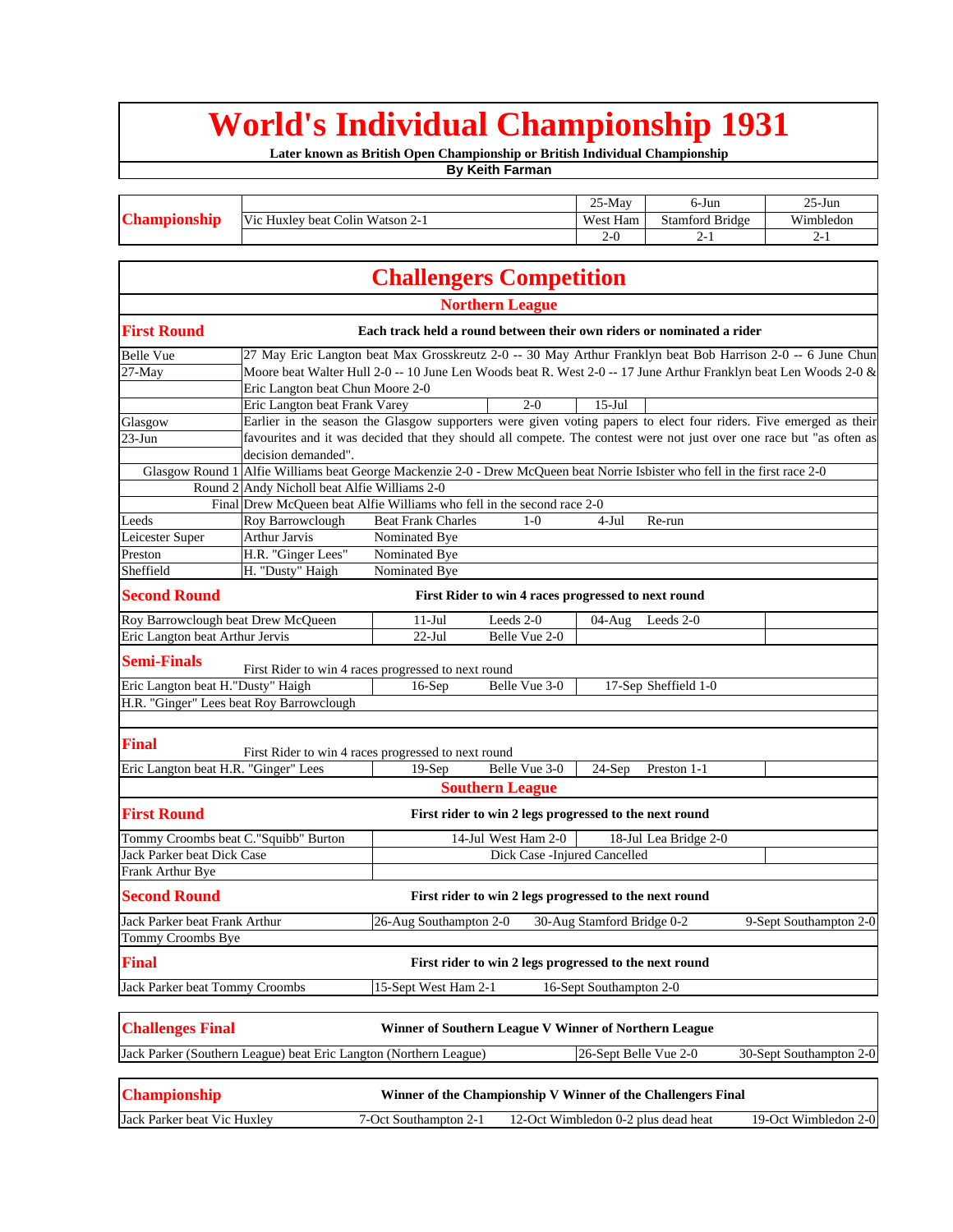## **BRITISH MATCH RACE CHAMPIONSHIP 1932-35**

## **By Keith Farman**

| 1932                                                                                                                         |                                                         |                                |           |                                             |            |                       |  |  |  |
|------------------------------------------------------------------------------------------------------------------------------|---------------------------------------------------------|--------------------------------|-----------|---------------------------------------------|------------|-----------------------|--|--|--|
|                                                                                                                              |                                                         | <b>Challengers Competition</b> |           |                                             |            |                       |  |  |  |
| <b>First Round</b>                                                                                                           | <b>First Leg</b><br><b>Second Leg</b><br><b>Decider</b> |                                |           |                                             |            |                       |  |  |  |
|                                                                                                                              | $16$ -Apr                                               | <b>Belle Vue</b>               | $25-Apr$  | Wimbledon                                   | 5-May      | Wembley               |  |  |  |
| Eric Langton 2 Dick Case 1                                                                                                   |                                                         | Dick Case 2-1                  |           | Eric Langton 2-0                            |            | Eric Langton 2-0      |  |  |  |
|                                                                                                                              | $23-Apr$                                                | <b>Belle Vue</b>               | $26$ -Apr | West Ham                                    |            |                       |  |  |  |
| Max Grosskreutz 2 Arthur Jervis 0                                                                                            |                                                         | Max Grosskreutz 2-1            |           | Max Grosskreutz 2-0                         |            |                       |  |  |  |
|                                                                                                                              |                                                         | 30-Apr   Stamford Bridge       | $16$ -May | Wimbledon                                   | 21-May     | <b>Crystal Palace</b> |  |  |  |
| Frank Arthur beat 2 Vic Huxley 1                                                                                             |                                                         | Frank Arthur 2-0               |           | Vic Huxley 2-1                              |            | Frank Arthur 2-0      |  |  |  |
|                                                                                                                              | $23$ -Apr                                               | <b>Crystal Palace</b>          | 5-May     | Wembley                                     |            |                       |  |  |  |
| Tom Farndon 2 Colin Watson 0                                                                                                 |                                                         | Tom Farndon 2-0                |           | Tom Farndon 2-0                             |            |                       |  |  |  |
| <b>Semi-Finals</b>                                                                                                           |                                                         |                                |           |                                             |            |                       |  |  |  |
|                                                                                                                              | $21$ -May                                               | <b>Belle Vue</b>               | 28-May    | <b>Belle Vue</b>                            | $18 - Jun$ | <b>Belle Vue</b>      |  |  |  |
| Eric Langton 2 Max Grosskreutz 1                                                                                             |                                                         | Eric Langton 2-0               |           | Max Grosskreutz 2-0                         |            | Eric Langton 2-1      |  |  |  |
|                                                                                                                              | $11-J$ un                                               | <b>Stamford Bridge</b>         | $18-Jun$  | <b>Crystal Palace</b>                       | $21-Jun$   | Plymouth              |  |  |  |
| Frank Arthur 2 Tom Farndon 1                                                                                                 |                                                         | Tom Farndon 2-1                |           | Frank Arthur 2-1                            |            | Frank Arthur 2-1      |  |  |  |
| <b>Challengers Final</b>                                                                                                     |                                                         |                                |           |                                             |            |                       |  |  |  |
|                                                                                                                              | $17-Aug$                                                | <b>Stamford Bridge</b>         | $17-Sep$  | <b>Belle Vue</b>                            |            |                       |  |  |  |
| Eric Langton won by default over Frank Arthur                                                                                |                                                         | Eric Langton 2-0               |           | Arthur injured unable to contest second leg |            |                       |  |  |  |
| Championship                                                                                                                 |                                                         |                                |           |                                             |            |                       |  |  |  |
|                                                                                                                              | $24-Sep$                                                | Belle Vue                      | $28-Sep$  | Lea Bridge                                  |            |                       |  |  |  |
| Eric Langton won on default as Jack Parker was                                                                               |                                                         | Eric Langton 3-0               |           |                                             |            |                       |  |  |  |
| injured and could not contest the second leg                                                                                 |                                                         |                                |           |                                             |            |                       |  |  |  |
| $\overline{1933}$                                                                                                            |                                                         |                                |           |                                             |            |                       |  |  |  |
| Eric Langton (Holder) resigned the title                                                                                     |                                                         |                                |           |                                             |            |                       |  |  |  |
| <b>Qualifying Round</b>                                                                                                      |                                                         | <b>First Leg</b>               |           | <b>Second Leg</b>                           |            | <b>Decider</b>        |  |  |  |
|                                                                                                                              | 8-Jun                                                   | Wembley                        | $10-J$ un | <b>Crystal Palace</b>                       |            |                       |  |  |  |
| Ron Johnson 2 Wally Kilmister 0                                                                                              |                                                         | Ron Johnson 2-0                |           | Ron Johnson 2-1                             |            |                       |  |  |  |
|                                                                                                                              | $10-J$ un                                               | <b>Crystal Palace</b>          | $12-Jun$  | Wimbledon                                   |            |                       |  |  |  |
| Claude Rye 2 Jack Parker 0                                                                                                   |                                                         | Claude Rye 2-0                 |           | Claude Rye 2-0                              |            |                       |  |  |  |
| <b>Championship</b>                                                                                                          |                                                         |                                |           |                                             |            |                       |  |  |  |
|                                                                                                                              | $26$ -Jun                                               | Wimbledon                      | $1-Ju1$   | <b>Crystal Palace</b>                       |            |                       |  |  |  |
| Ron Johnson defeated Claude Rye                                                                                              |                                                         | Ron Johnson 2-0                |           | Claude Rye Injured                          |            |                       |  |  |  |
|                                                                                                                              | $12-Aug$                                                | <b>Crystal Palace</b>          | $14-Aug$  | Wimbledon                                   | $26$ -Aug  | Lea Bridge            |  |  |  |
| Ron Johnson 2 Syd Jackson 1                                                                                                  |                                                         | Ron Johnson 2-0                |           | Syd Jackson 2-0                             |            | Ron Johnson 2-0       |  |  |  |
| <b>Qualifying Round</b>                                                                                                      |                                                         |                                |           |                                             |            |                       |  |  |  |
|                                                                                                                              | $18-Sep$                                                | Wimbledon                      | $19-Sep$  | West Ham                                    | $27-Sep$   | Sheffield             |  |  |  |
| Tiger Stevenson 2 Vic Huxley 1                                                                                               |                                                         | Vic Huxley 2-0                 |           | Harold Stevenson 2-1                        |            | Harold Stevenson 2-0  |  |  |  |
| Championship                                                                                                                 |                                                         |                                |           |                                             |            |                       |  |  |  |
| Tiger Stevenson 2 Ron Johnson 0                                                                                              | 7-Oct                                                   | <b>Crystal Palace</b>          | $10$ -Oct | West Ham                                    |            |                       |  |  |  |
|                                                                                                                              |                                                         | Tiger Stevenson 2-0            |           | Tiger Stevenson 2-0                         |            |                       |  |  |  |
| 1934                                                                                                                         |                                                         |                                |           |                                             |            |                       |  |  |  |
|                                                                                                                              | $15-May$                                                | West Ham                       | $28-May$  | Wimbledon                                   |            |                       |  |  |  |
| Vic Huxley (Challenger) 2 Tiger Stevenson 0                                                                                  |                                                         | Vic Huxley 2-0                 |           | Vic Huxley 2-0                              |            |                       |  |  |  |
|                                                                                                                              | $30-Jul$                                                | Wimbledon                      | $1-Aug$   | New Cross                                   |            |                       |  |  |  |
| Tom Farndon (Challenger) 2 Vic Huxley 0                                                                                      |                                                         | Farndon 2-0                    |           | Farndon 2-0                                 |            |                       |  |  |  |
|                                                                                                                              | 5-Sep                                                   |                                |           |                                             |            |                       |  |  |  |
|                                                                                                                              |                                                         | New Cross                      |           |                                             |            |                       |  |  |  |
| Ton Farndon (Holder) 1 Ron Johnson 0                                                                                         |                                                         | Tom Farndon 2-1                |           | Only one match                              |            |                       |  |  |  |
|                                                                                                                              | 3-Oct                                                   | New Cross                      | 6-Oct     | <b>Belle Vue</b>                            | $11-Oct$   | Wembley               |  |  |  |
| Tom Farndon (Holder) 2 Max Grosskreutz 1                                                                                     |                                                         | Tom Farndon 2-1                |           | Max Grosskreutz 2-1                         |            | Tom Farndon 2-1       |  |  |  |
| 1935                                                                                                                         |                                                         |                                |           |                                             |            |                       |  |  |  |
|                                                                                                                              | 5-May                                                   | New Cross                      | 7-May     | Hackney                                     | $27-Jun$   | Wembley               |  |  |  |
| Tom Farndon (Holder) 2 Dick Case 1                                                                                           |                                                         | Tom Farndon 1-0                |           | Dick Case 2-1                               |            | Tom Farndon 2-0       |  |  |  |
| In the first leg Case fell in the first race and was unable to continue                                                      |                                                         |                                |           |                                             |            |                       |  |  |  |
|                                                                                                                              | $14$ -Aug                                               | New Cross                      | $17-Aug$  | Belle Vue                                   | $19-Aug$   | Hackney Wick          |  |  |  |
| Tom Farndon (Holder) 2 Max Grosskreutz 1                                                                                     |                                                         | Tom Farndon 2-0                |           | Max Grosskreutz 2-0                         |            | Tom Farndon 2-1       |  |  |  |
| After Bluey Wilkinson had been chosen as Farndon challenger, Tom was involved in a fatal accident and as mark of respect the |                                                         |                                |           |                                             |            |                       |  |  |  |
| authorities decided to abandon the competition to perpetuate his name as the unbeaten holder of the trophy.                  |                                                         |                                |           |                                             |            |                       |  |  |  |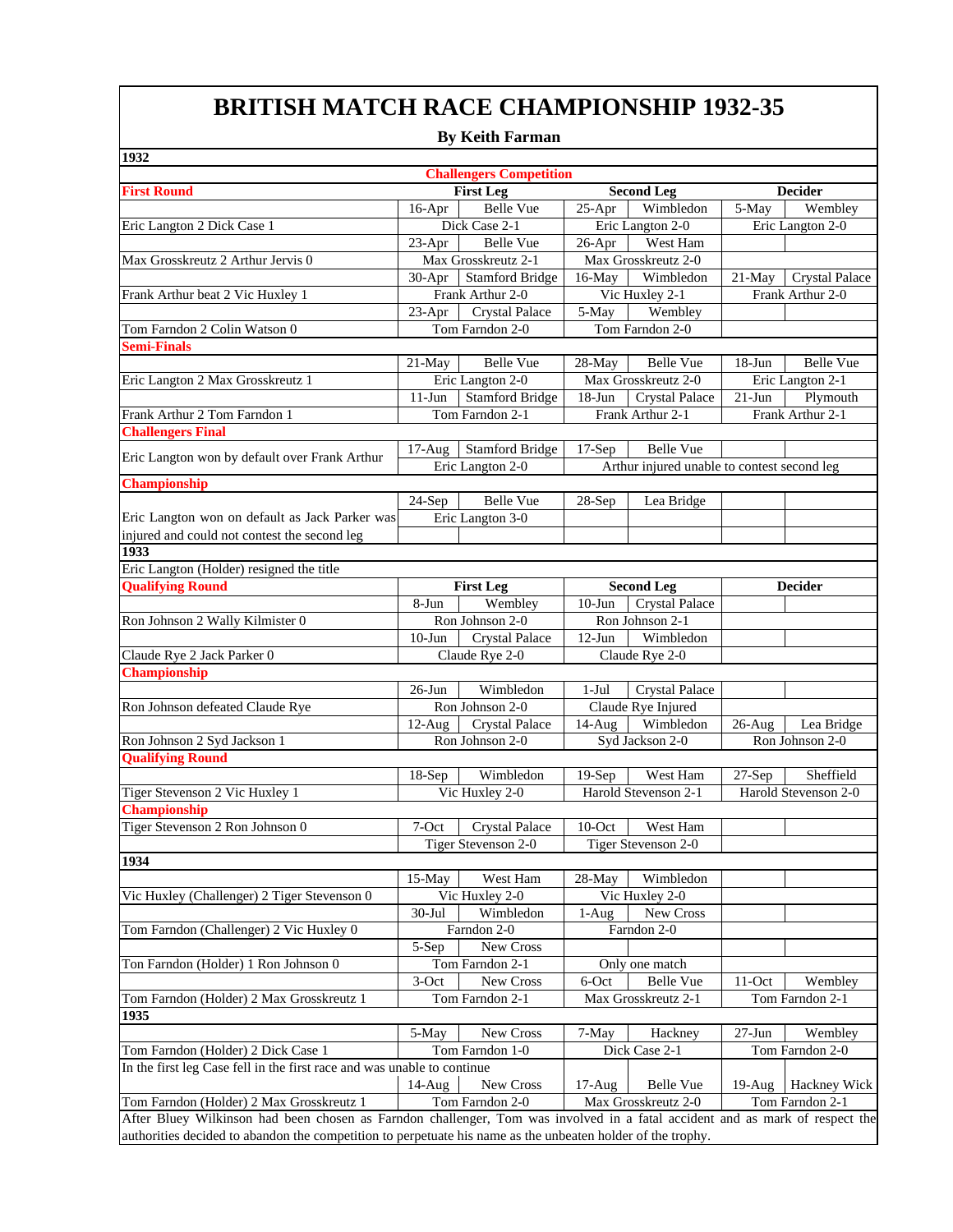## **By Keith Farman BRITISH MATCH RACE CHAMPIONSHIP 1946 - 64**

| 1946                                                                                 |  |                             |                |                 |                   |                      |                   |                 |                  |
|--------------------------------------------------------------------------------------|--|-----------------------------|----------------|-----------------|-------------------|----------------------|-------------------|-----------------|------------------|
| Bill Kitchen nominated as Champion                                                   |  |                             |                |                 | <b>First Leg</b>  |                      | <b>Second Leg</b> |                 | <b>Decider</b>   |
| <b>Bill Kitchen</b> (Nominated)                                                      |  | $2$ <sub>R</sub> on Johnson |                | 9-May           | Wembley           | $15-Mav$             | New Cross         | 20-May          | Wimbledon        |
|                                                                                      |  |                             | 1              |                 | Ron Johnson 2-0   |                      | Bill Kitchen 2-0  |                 | Bill Kitchen 2-0 |
| Bill Kitchen (Holder)                                                                |  | 1 Jack Parker               | $\overline{c}$ | $13-Jun$        | Wembley           | $15-Jun$             | <b>Belle Vue</b>  | $25 - Jun$      | West Ham         |
|                                                                                      |  |                             |                |                 | Jack Parker 2-1   |                      | Bill Kitchen 2-1  |                 | Jack Parker 2-0  |
| Jack Parker (Holder)                                                                 |  | 2 Eric Chitty               | $\Omega$       | $23-Jun$        | West Ham          | $27 - Jun$           | <b>Belle Vue</b>  |                 |                  |
|                                                                                      |  |                             |                |                 | Jack Parker 2-0   |                      | Jack Parker 2-0   |                 |                  |
| Jack Parker (Holder)                                                                 |  | 2 Ron Johnson               | 1              | $10-Au$ g       | <b>Belle Vue</b>  | $\overline{21}$ -Aug | New Cross         | $2-Sep$         | Wimbledon        |
|                                                                                      |  |                             |                |                 | Jack Parker 2-0   |                      | Ron Johnson 2-0   |                 | Jack Parker 2-0  |
| Jack Parker (Holder)                                                                 |  | 2 Tommy Price               | 1              | $26-Sep$        | Wembley           | $19-Oct$             | <b>Belle Vue</b>  | $23-Oct$        | <b>Bradford</b>  |
|                                                                                      |  |                             |                |                 | Tommy Price 2-1   |                      | Jack Parker 2-0   |                 | Jack Parker 2-1  |
| 1947                                                                                 |  |                             |                |                 |                   |                      |                   |                 |                  |
|                                                                                      |  |                             |                | $3-May$         | Belle Vue         | 6-May                | West Ham          |                 |                  |
| Jack Parker (Holder)                                                                 |  | 2 Malcolm Craven            | $\Omega$       | Jack Parker 2-0 |                   | Malcolm Craven 0     |                   |                 |                  |
|                                                                                      |  | 2 Alec Statham              |                | $17-Mav$        | West Ham          | 19-May               | Wembley           |                 |                  |
| Jack Parker (Holder)                                                                 |  |                             | $\Omega$       |                 | Jack Parker 2-0   |                      | Kitchen 2-1       |                 |                  |
|                                                                                      |  | 2 Jack Parker               | $\Omega$       | $11-Jul$        | Harringay         | $12-Jul$             | <b>Belle Vue</b>  |                 |                  |
| Vic Duggan (Challenger)                                                              |  |                             |                |                 | Vic Duggan 2-0    |                      | Vic Duggan 2-0    |                 |                  |
| Vic Duggan (Challenger)                                                              |  | 2 Bill Kitchen              | 1              | $1-Aug$         | Harringay         | $7-Aug$              | Wembley           | $20-Aug$        | <b>Belle Vue</b> |
|                                                                                      |  |                             |                |                 | Bill Kitchen 2-1  | Vic Duggan 2-1       |                   |                 | Vic Duggan 2-0   |
| Duggan resigned Title and Jack and Norman Parker were nominated by the Control Board |  |                             |                |                 |                   |                      |                   |                 |                  |
| Jack Parker (Nominated)                                                              |  | 2 Norman Parker             |                | $22-Sep$        | Wimbledon         | $27-Sep$             | <b>Belle Vue</b>  | $1-Oct$         | New Cross        |
|                                                                                      |  |                             |                |                 | Norman Parker 2-1 | Jack Parker 2-0      |                   | Jack Parker 2-1 |                  |
| 1948                                                                                 |  |                             |                |                 |                   |                      |                   |                 |                  |
| Jack Parker (Holder)                                                                 |  | 2 Ron Johnson               | 1              | $28-Apr$        | New Cross         | 1-May                | <b>Belle Vue</b>  | 6-May           | Wimbledon        |
|                                                                                      |  |                             |                |                 | Ron Johnson 2-0   |                      | Jack Parker 2-0   |                 | Jack Parker 2-0  |
| Alec Statham nominated - injured and replaced by Eric Chitty                         |  |                             |                |                 |                   |                      |                   |                 |                  |
| Jack Parker (Holder)                                                                 |  | 2 Eric Chitty               | $\Omega$       | $12-Jun$        | <b>Belle Vue</b>  | $15-J$ un            | West Ham          |                 |                  |
|                                                                                      |  |                             |                |                 | Jack Parker 2-0   |                      | Jack Parker 2-0   |                 |                  |
| Jack Parker (Holder)                                                                 |  | 2 Alec Statham              | $\Omega$       | $12-Jul$        | Wimbledon         | $18-Jul$             | <b>Belle Vue</b>  |                 |                  |
|                                                                                      |  |                             |                |                 | Jack Parker 2-1   |                      | Jack Parker 2-1   |                 |                  |
| Jack Parker (Holder)                                                                 |  | 2 Split Waterman            | $\Omega$       | $5-Aug$         | Wembley           | $11-Sep$             | <b>Belle Vue</b>  |                 |                  |
|                                                                                      |  |                             |                |                 | Jack Parker 2-0   |                      | Jack Parker 2-1   |                 |                  |
| Jack Parker (Holder)                                                                 |  | 2 Wilbur Lamoreaux          | $\Omega$       | $25-Sep$        | <b>Belle Vue</b>  | 7-Oct                | Wembley           |                 |                  |
|                                                                                      |  |                             |                |                 | Jack Parker 2-0   |                      | Jack Parker 2-0   |                 |                  |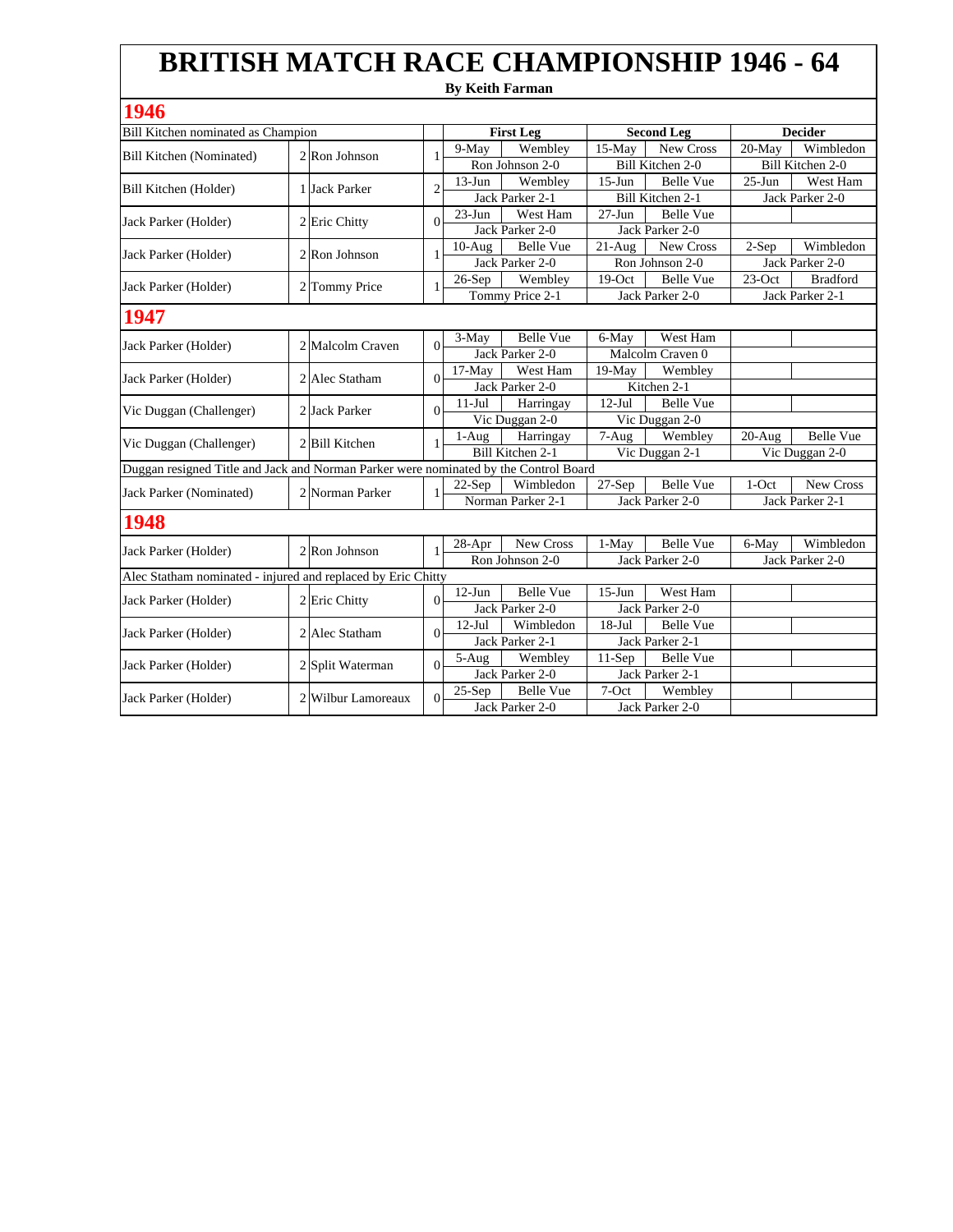| 1949                                                                                                                                          |  |                                                                                                               |                |                      |                                     |                             |                                                 |           |                    |
|-----------------------------------------------------------------------------------------------------------------------------------------------|--|---------------------------------------------------------------------------------------------------------------|----------------|----------------------|-------------------------------------|-----------------------------|-------------------------------------------------|-----------|--------------------|
| Jack Parker (Holder)                                                                                                                          |  | 2 Ron Johnson                                                                                                 | $\Omega$       | 6-May                | New Cross                           | 7-May                       | <b>Belle Vue</b>                                |           |                    |
|                                                                                                                                               |  |                                                                                                               |                |                      | Jack Parker 2-0                     |                             | Jack Parker 2-0                                 |           |                    |
| Jack Parker (Holder)                                                                                                                          |  | 2 Graham Warren                                                                                               | $\Omega$       | $13$ -Jun            | Birmingham                          |                             | <b>Belle Vue</b>                                |           |                    |
|                                                                                                                                               |  | Warren fell twice in first leg and was not fit to contest second leg                                          |                |                      | Jack Parker 2-0                     |                             |                                                 |           |                    |
|                                                                                                                                               |  |                                                                                                               |                | $23-Jul$             | <b>Belle Vue</b>                    | $26$ -Jul                   | West Ham                                        |           |                    |
| Jack Parker (Holder)                                                                                                                          |  | 2 Aub Lawson                                                                                                  | $\overline{0}$ |                      | Jack Parker 2-1                     |                             | Jack Parker 2-0                                 |           |                    |
|                                                                                                                                               |  |                                                                                                               |                | $20-Aug$             | <b>Belle Vue</b>                    | $25-Aug$                    | Wembley                                         | $9-Sep$   | Harringay          |
| Jack Parker (Holder)                                                                                                                          |  | 2 Tommy Price                                                                                                 | 1              |                      | Jack Parker 2-0                     |                             | Tommy Price 2-1                                 |           | Jack Parker 2-0    |
| <b>1950</b>                                                                                                                                   |  |                                                                                                               |                |                      |                                     |                             |                                                 |           |                    |
|                                                                                                                                               |  |                                                                                                               |                | $13-May$             | Belle Vue                           | 18-May                      | Wembley                                         |           |                    |
| Jack Parker (Holder)                                                                                                                          |  | 2 Tommy Price                                                                                                 | $\Omega$       |                      | Jack Parker 2-0                     |                             | Jack Parker 2-0                                 |           |                    |
| Jack Parker (Holder)                                                                                                                          |  | 2 Eric French                                                                                                 | -1             | $21 - Jun$           | New Cross                           | $1-Jul$                     | Belle Vue                                       | $10$ -Jul | Birmingham         |
|                                                                                                                                               |  |                                                                                                               |                |                      | Eric French 2-0                     |                             | Jack Parker 2-0                                 |           | Jack Parker 2-0    |
| Jack Parker (Holder)                                                                                                                          |  | 2 Bert Roger                                                                                                  | $\Omega$       | $15$ -Jul            | <b>Belle Vue</b>                    | $26$ -Jul                   | New Cross                                       |           |                    |
|                                                                                                                                               |  |                                                                                                               |                |                      | Jack Parker 2-0                     |                             | Jack Parker 2-0                                 |           |                    |
| Aub Lawson (Challenger)                                                                                                                       |  | 2 Jack Parker                                                                                                 | $\Omega$       | $22$ -Aug            | West Ham<br>Aub Lawson 2-1          | $26$ -Aug<br>Aub Lawson 2-0 | <b>Belle Vue</b>                                |           |                    |
|                                                                                                                                               |  |                                                                                                               |                |                      |                                     |                             |                                                 |           |                    |
| <b>1951</b>                                                                                                                                   |  |                                                                                                               |                |                      |                                     |                             |                                                 |           |                    |
|                                                                                                                                               |  |                                                                                                               |                |                      | <b>First Leg</b>                    |                             | <b>Second Leg</b>                               |           | <b>Decider</b>     |
| Aub Lawson (Holder)                                                                                                                           |  | 2 Fred Williams                                                                                               | $\overline{0}$ | $\overline{24}$ -Apr | West Ham                            | 27-Apr                      | <b>Bristol</b>                                  |           |                    |
|                                                                                                                                               |  |                                                                                                               |                |                      | Aub Lawson 2-0                      |                             | Aub Lawson 2-1                                  |           |                    |
| Jack Parker (Challenger)                                                                                                                      |  | 2 Aub Lawson                                                                                                  | $\Omega$       | $19-May$             | <b>Belle Vue</b>                    | $22-May$                    | West Ham                                        |           |                    |
|                                                                                                                                               |  |                                                                                                               |                |                      | Jack Parker 2-0                     |                             | Jack Parker 2-0                                 |           |                    |
| Jack Parker (Holder)                                                                                                                          |  | 1 Bob Oakley                                                                                                  | 0              | $23$ -Jun            | <b>Belle Vue</b><br>Jack Parker 2-0 |                             |                                                 |           |                    |
|                                                                                                                                               |  |                                                                                                               |                | $21-Jul$             | <b>Belle Vue</b>                    | $27 - Jul$                  | Bob Oakley withdrew through injury<br>Harringay | $1-Aug$   | New Cross          |
| Split Waterman (Challenger)                                                                                                                   |  | 2 Jack Parker                                                                                                 | 1              |                      | Jack Parker 2-1                     | Split Waterman 2-0          |                                                 |           | Split Waterman 2-1 |
|                                                                                                                                               |  |                                                                                                               |                | $14-Sep$             | Harringay                           | $18-Sep$                    | West Ham                                        | $24-Sep$  | Wimbledon          |
| Split Waterman (Holder)                                                                                                                       |  | 2 Aub Lawson                                                                                                  |                |                      | Aub Lawson 2-1                      | Split Waterman 2-0          |                                                 |           | Split Waterman 2-0 |
| 1952                                                                                                                                          |  |                                                                                                               |                |                      |                                     |                             |                                                 |           |                    |
|                                                                                                                                               |  |                                                                                                               |                | $22-Apr$             | West Ham                            | $25-Apr$                    | Harringay                                       |           |                    |
| Split Waterman (Holder)                                                                                                                       |  | 2 Jack Young                                                                                                  | $\Omega$       |                      | Split Waterman 2-1                  | Split Waterman 2-0          |                                                 |           |                    |
|                                                                                                                                               |  | Split Waterman was injured and had to forfeit the title - Ronnie Moore and Jack Young nominated for the title |                |                      |                                     |                             |                                                 |           |                    |
| <b>Jack Young</b>                                                                                                                             |  | 2 Ronnie Moore                                                                                                |                | $26$ -May            | Wimbledon                           | $27-May$                    | West Ham                                        | 4-Jun     | New Cross          |
|                                                                                                                                               |  |                                                                                                               |                |                      | Ronnie Moore 2-0                    |                             | Jack Young 2-0                                  |           | Jack Young 2-0     |
| Jack Young (Holder)                                                                                                                           |  | 1 Split Waterman                                                                                              | $\Omega$       | $24-Jun$             | West Ham                            |                             |                                                 |           |                    |
|                                                                                                                                               |  |                                                                                                               |                |                      | Jack Young 1-1                      |                             |                                                 |           |                    |
| Split Waterman fell in the first race and a re-run was announced. Waterman won the next race and was then informed that the score was 1-1. He |  |                                                                                                               |                |                      |                                     |                             |                                                 |           |                    |
| protested and then walked out and Jack Young won on default                                                                                   |  |                                                                                                               |                | $28-Jul$             | Wimbledon                           | $29-Jul$                    | West Ham                                        |           |                    |
| Jack Young (Holder)                                                                                                                           |  | 2 Ronnie Moore                                                                                                | $\mathbf{0}$   |                      | Jack Young 2-0                      |                             | Jack Young 2-0                                  |           |                    |
|                                                                                                                                               |  |                                                                                                               |                | $26$ -Apr            | West Ham                            | 4-Sep                       | Wembley                                         | $10-$ Sep | New Cross          |
| Jack Young (Holder)                                                                                                                           |  | 2 Fred Williams                                                                                               | 1              |                      | Jack Young 2-0                      |                             | Fred Williams 2-0                               |           | Jack Young 2-0     |
| 1953                                                                                                                                          |  |                                                                                                               |                |                      |                                     |                             |                                                 |           |                    |
|                                                                                                                                               |  |                                                                                                               |                | 12-May               | West Ham                            | 14-May                      | Wembley                                         |           |                    |
| Jack Young (Holder)                                                                                                                           |  | 2 Fred Williams                                                                                               | $\Omega$       |                      | Jack Young 2-0                      |                             | Jack Young 2-0                                  |           |                    |
| Jack Young (Holder)                                                                                                                           |  | 2 Split Waterman 0                                                                                            | 1              | $16$ -Jun            | West Ham                            | $19-Jun$                    | Harringay<br>Jack Young 2-0                     |           |                    |
|                                                                                                                                               |  | Jack Young resigned Title - Ronnie Moore and Alan Hunt nominated foot the vacant Title                        |                |                      | Jack Young 2-0                      |                             |                                                 |           |                    |
|                                                                                                                                               |  |                                                                                                               |                | $11-Jul$             | Birmingham                          | $13-Jul$                    | Wimbledon                                       | $18-Jul$  | <b>Bradford</b>    |
| Ronnie Moore (Nominated)                                                                                                                      |  | $2$ Alan Hunt                                                                                                 | 1              |                      | Alan Hunt 2-0                       |                             | Ronnie Moore 2-0                                |           | Ronnie Moore 2-0   |
|                                                                                                                                               |  |                                                                                                               |                | $31-Aug$             | Wimbledon                           | $28-Sep$                    | <b>Bradford</b>                                 |           |                    |
| Ronnie Moore (Holder)                                                                                                                         |  | 2 Arthur Forrest                                                                                              | $\Omega$       |                      | Ronnie Moore 2-0                    |                             | Ronnie Moore 2-0                                |           |                    |
|                                                                                                                                               |  |                                                                                                               |                | $26-Sep$             | Harringay                           | $28-Sep$                    | Wimbledon                                       |           |                    |
| Ronnie Moore (Holder)                                                                                                                         |  | 1 Jack Biggs                                                                                                  | $\Omega$       |                      | Ronnie Moore 2-0                    |                             | Jack Biggs injured and unfit to ride            |           |                    |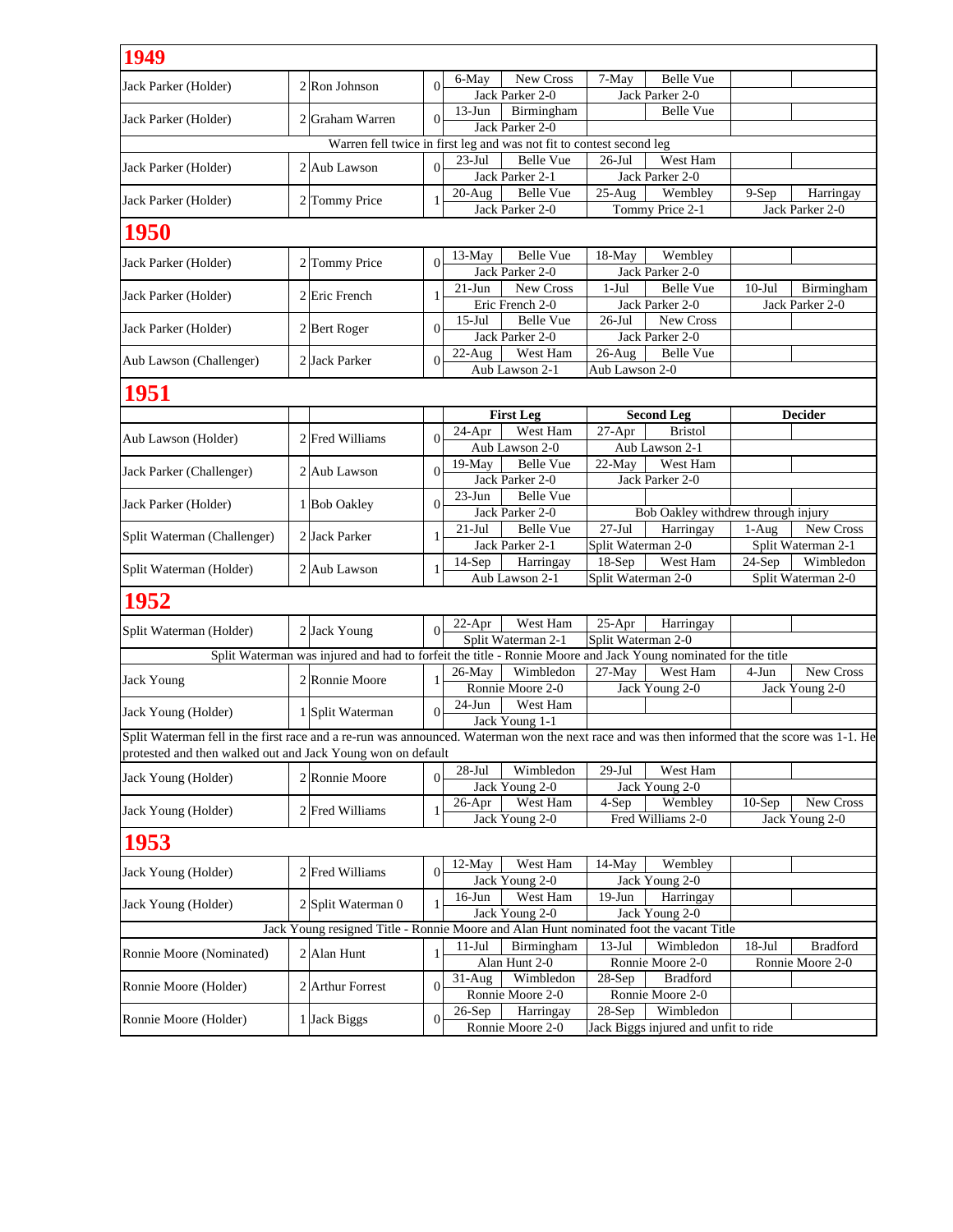| Wimbledon<br>4-May<br>West Ham<br>3-May<br>$\Omega$<br>Ronnie Moore (Holder)<br>2 Jack Young<br>Ronnie Moore 2-0<br>Ronnie Moore 2-0<br>Wimbledon<br>$26$ -Jun<br>Birmingham<br>$14-Jul$<br>2 Alan Hunt<br>Ronnie Moore (Holder)<br>1<br>Ronnie Moore 2-0<br>Ronnie Moore 2-0<br>Ronnie Moore broke his leg and had to vacant the title - Fred Williams & Arthur Forrest nominated for vacant title<br>Birmingham<br>$15$ -Jul<br>Wembley<br>$24$ -Jul<br><b>Bradford</b><br>$26$ -Jul<br>2 Fred Williams<br>1<br>Fred Williams 2-1<br>Arthur Forrest 2-1<br>Arthur Forrest 2-0<br>Wimbledon<br><b>Bradford</b><br>$1-Sep$<br>$23$ -Aug<br>$\Omega$<br>2 Geoff Mardon<br>Arthur Forest 2-1<br>Arthur Forest 2-0<br>Birmingham<br>$27-Sep$<br>Wimbledon<br>$25-Sep$<br>2 Artur Forrest<br>$\Omega$<br>Ronnie Moore 2-0<br>Ronnie Moore 2-0<br>1955<br>$2-May$<br>Wimbledon<br>$3-May$<br>West Ham<br>$2$ Jack Young<br>$\Omega$<br>Ronnie Moore 2-0<br>Ronnie Moore 2-0<br>Wimbledon<br>$6-J$ un<br>Wimbledon<br>$30-May$<br>$16$ -Jun<br>Wembley<br>2 Barry Briggs<br>$\mathbf{1}$<br>Barry Briggs 2-0<br>Ronnie Moore 2-1<br>Ronnie Moore 2-1<br>Ronnie Moore was injured while testing a midget car<br>Wimbledon<br>$25$ -Jul<br><b>Jack Young</b><br>at Wimbledon and had to forfeit title - Jack Young<br>Jack Young 2-1<br>Jack Young injured and Moore declared Champion<br>Ronnie Moore (Challenger)<br><b>Jack Young</b><br>1956<br><b>Decider</b><br><b>First Leg</b><br><b>Second Leg</b><br>Wimbledon<br>$28-Apr$<br><b>Belle Vue</b><br>3-May<br>Ipswich<br>$16-Apr$<br>Ronnie Moore (Holder)<br>2 Peter Craven<br>1<br>Ronnie Moore 2-0<br>Peter Craven 2-0<br>Ronnie Moore 2-1<br>Eliminator<br>3-May<br>Brian Crutcher 2 Ken McKinlay 0<br>Oxford<br>Wembley<br>Wimbledon<br><b>Bradford</b><br>$24-Mav$<br>$28-May$<br>$2-Jun$<br>2 Ronnie Moore<br>1<br>Ronnie Moore 2-1<br>Brian Crutcher 2-0<br>Brian Crutcher 2-0<br>31-May<br><b>Barry Briggs 2 Jack Biggs 0</b><br>Eliminator<br>Wembley<br>$25-Jun$<br>$21-Jun$<br>Wembley<br>Wimbledon<br>$\theta$<br>2 Barry Briggs<br>Brian Crutcher (Holder)<br>Brian Crutcher 2-0<br>Brian Crutcher 2-0<br><b>Alan Hunt 2 Dick Bradley 0</b><br>$6$ -Jul<br>Leicester<br>$26$ -Jul<br>$21-Jul$<br>Birmingham<br>Wembley<br>2 Alan Hunt<br>$\Omega$<br>Brian Crutcher (Holder)<br>Brian Crutcher 2-1<br>Brian Crutcher 2-0<br><b>Barry Briggs 2 Ken McKinlay 0</b><br>$7-Aug$<br>Southampton<br>$27-Aug$<br>Wimbledon<br>$30-Aug$<br>Oxford<br>$16$ -Aug<br>Wembley<br>2 Barry Briggs<br>Brian Crutcher (Holder)<br>1<br>Brian Crutcher 2-1<br>Barry Briggs 2-0<br>Brian Crutcher 2-0<br>$1-Sep$<br>Eliminator<br>Peter Craven 2 Ronnie Moore 0<br>Swindon<br>Wembley<br>6-Oct<br>Norwich<br>$13-Sep$<br>Belle Vue<br>$13-Oct$<br>2 Brian Crutcher<br>1<br>Brian Crutcher 2-0<br>Peter Craven 2-0<br>Peter Craven 2-0<br><b>1957</b><br>31-May<br>Leicester<br><b>Barry Briggs V Ove Fundin</b><br>Swedish permission for Fundin to ride was late in coming through. Biggs automatically given the tie<br>8-Jun<br><b>Belle Vue</b><br>$16$ -Jun<br>Wimbledon<br>$21-Jun$<br>Leicester<br>Peter Craven (Holder)<br>2 Barry Briggs<br>1<br>Peter Craven 2-0<br><b>Barry Briggs 2-0</b><br>Peter Craven 2-0<br>$4-Jul$<br>Ipswich<br>Ove Fundin 2 Brian Crutcher 1<br><b>Belle Vue</b><br>$20 -$ Jul<br>7-Aug<br>Norwich<br>$20-Aug$<br>Southampton<br>$2$ Ove Fundin<br>1<br>Ove Fundin 2-1<br>Peter Craven 2-0<br>Peter Craven 2-0<br><b>Bob Roger 2 Ron Johnston 0</b><br>Eliminator<br>8-Aug<br>Oxford<br>$13-Sep$<br>Swindon<br>$14-Sep$<br>Norwich<br><b>Belle Vue</b><br>$28-Sep$<br>$2$ Bob Roger<br>1<br>Bob Roger 2-0<br>Peter Craven 2-0<br>Peter Craven 2-1 |                             |  |  |  |  |  |  |
|----------------------------------------------------------------------------------------------------------------------------------------------------------------------------------------------------------------------------------------------------------------------------------------------------------------------------------------------------------------------------------------------------------------------------------------------------------------------------------------------------------------------------------------------------------------------------------------------------------------------------------------------------------------------------------------------------------------------------------------------------------------------------------------------------------------------------------------------------------------------------------------------------------------------------------------------------------------------------------------------------------------------------------------------------------------------------------------------------------------------------------------------------------------------------------------------------------------------------------------------------------------------------------------------------------------------------------------------------------------------------------------------------------------------------------------------------------------------------------------------------------------------------------------------------------------------------------------------------------------------------------------------------------------------------------------------------------------------------------------------------------------------------------------------------------------------------------------------------------------------------------------------------------------------------------------------------------------------------------------------------------------------------------------------------------------------------------------------------------------------------------------------------------------------------------------------------------------------------------------------------------------------------------------------------------------------------------------------------------------------------------------------------------------------------------------------------------------------------------------------------------------------------------------------------------------------------------------------------------------------------------------------------------------------------------------------------------------------------------------------------------------------------------------------------------------------------------------------------------------------------------------------------------------------------------------------------------------------------------------------------------------------------------------------------------------------------------------------------------------------------------------------------------------------------------------------------------------------------------------------------------------------------------------------------------------------------------------------------------------------------------------------------------------------------------------------------------------------------------------------------------------------------------------------------------------------------------------------------------------------------------------------------------------------------------------------------------------------------------|-----------------------------|--|--|--|--|--|--|
|                                                                                                                                                                                                                                                                                                                                                                                                                                                                                                                                                                                                                                                                                                                                                                                                                                                                                                                                                                                                                                                                                                                                                                                                                                                                                                                                                                                                                                                                                                                                                                                                                                                                                                                                                                                                                                                                                                                                                                                                                                                                                                                                                                                                                                                                                                                                                                                                                                                                                                                                                                                                                                                                                                                                                                                                                                                                                                                                                                                                                                                                                                                                                                                                                                                                                                                                                                                                                                                                                                                                                                                                                                                                                                                                  | 1954                        |  |  |  |  |  |  |
|                                                                                                                                                                                                                                                                                                                                                                                                                                                                                                                                                                                                                                                                                                                                                                                                                                                                                                                                                                                                                                                                                                                                                                                                                                                                                                                                                                                                                                                                                                                                                                                                                                                                                                                                                                                                                                                                                                                                                                                                                                                                                                                                                                                                                                                                                                                                                                                                                                                                                                                                                                                                                                                                                                                                                                                                                                                                                                                                                                                                                                                                                                                                                                                                                                                                                                                                                                                                                                                                                                                                                                                                                                                                                                                                  |                             |  |  |  |  |  |  |
|                                                                                                                                                                                                                                                                                                                                                                                                                                                                                                                                                                                                                                                                                                                                                                                                                                                                                                                                                                                                                                                                                                                                                                                                                                                                                                                                                                                                                                                                                                                                                                                                                                                                                                                                                                                                                                                                                                                                                                                                                                                                                                                                                                                                                                                                                                                                                                                                                                                                                                                                                                                                                                                                                                                                                                                                                                                                                                                                                                                                                                                                                                                                                                                                                                                                                                                                                                                                                                                                                                                                                                                                                                                                                                                                  |                             |  |  |  |  |  |  |
|                                                                                                                                                                                                                                                                                                                                                                                                                                                                                                                                                                                                                                                                                                                                                                                                                                                                                                                                                                                                                                                                                                                                                                                                                                                                                                                                                                                                                                                                                                                                                                                                                                                                                                                                                                                                                                                                                                                                                                                                                                                                                                                                                                                                                                                                                                                                                                                                                                                                                                                                                                                                                                                                                                                                                                                                                                                                                                                                                                                                                                                                                                                                                                                                                                                                                                                                                                                                                                                                                                                                                                                                                                                                                                                                  |                             |  |  |  |  |  |  |
|                                                                                                                                                                                                                                                                                                                                                                                                                                                                                                                                                                                                                                                                                                                                                                                                                                                                                                                                                                                                                                                                                                                                                                                                                                                                                                                                                                                                                                                                                                                                                                                                                                                                                                                                                                                                                                                                                                                                                                                                                                                                                                                                                                                                                                                                                                                                                                                                                                                                                                                                                                                                                                                                                                                                                                                                                                                                                                                                                                                                                                                                                                                                                                                                                                                                                                                                                                                                                                                                                                                                                                                                                                                                                                                                  |                             |  |  |  |  |  |  |
|                                                                                                                                                                                                                                                                                                                                                                                                                                                                                                                                                                                                                                                                                                                                                                                                                                                                                                                                                                                                                                                                                                                                                                                                                                                                                                                                                                                                                                                                                                                                                                                                                                                                                                                                                                                                                                                                                                                                                                                                                                                                                                                                                                                                                                                                                                                                                                                                                                                                                                                                                                                                                                                                                                                                                                                                                                                                                                                                                                                                                                                                                                                                                                                                                                                                                                                                                                                                                                                                                                                                                                                                                                                                                                                                  |                             |  |  |  |  |  |  |
|                                                                                                                                                                                                                                                                                                                                                                                                                                                                                                                                                                                                                                                                                                                                                                                                                                                                                                                                                                                                                                                                                                                                                                                                                                                                                                                                                                                                                                                                                                                                                                                                                                                                                                                                                                                                                                                                                                                                                                                                                                                                                                                                                                                                                                                                                                                                                                                                                                                                                                                                                                                                                                                                                                                                                                                                                                                                                                                                                                                                                                                                                                                                                                                                                                                                                                                                                                                                                                                                                                                                                                                                                                                                                                                                  | Arthur Forest (Nominated)   |  |  |  |  |  |  |
|                                                                                                                                                                                                                                                                                                                                                                                                                                                                                                                                                                                                                                                                                                                                                                                                                                                                                                                                                                                                                                                                                                                                                                                                                                                                                                                                                                                                                                                                                                                                                                                                                                                                                                                                                                                                                                                                                                                                                                                                                                                                                                                                                                                                                                                                                                                                                                                                                                                                                                                                                                                                                                                                                                                                                                                                                                                                                                                                                                                                                                                                                                                                                                                                                                                                                                                                                                                                                                                                                                                                                                                                                                                                                                                                  |                             |  |  |  |  |  |  |
|                                                                                                                                                                                                                                                                                                                                                                                                                                                                                                                                                                                                                                                                                                                                                                                                                                                                                                                                                                                                                                                                                                                                                                                                                                                                                                                                                                                                                                                                                                                                                                                                                                                                                                                                                                                                                                                                                                                                                                                                                                                                                                                                                                                                                                                                                                                                                                                                                                                                                                                                                                                                                                                                                                                                                                                                                                                                                                                                                                                                                                                                                                                                                                                                                                                                                                                                                                                                                                                                                                                                                                                                                                                                                                                                  | Arthur Forrest (Holder)     |  |  |  |  |  |  |
|                                                                                                                                                                                                                                                                                                                                                                                                                                                                                                                                                                                                                                                                                                                                                                                                                                                                                                                                                                                                                                                                                                                                                                                                                                                                                                                                                                                                                                                                                                                                                                                                                                                                                                                                                                                                                                                                                                                                                                                                                                                                                                                                                                                                                                                                                                                                                                                                                                                                                                                                                                                                                                                                                                                                                                                                                                                                                                                                                                                                                                                                                                                                                                                                                                                                                                                                                                                                                                                                                                                                                                                                                                                                                                                                  |                             |  |  |  |  |  |  |
|                                                                                                                                                                                                                                                                                                                                                                                                                                                                                                                                                                                                                                                                                                                                                                                                                                                                                                                                                                                                                                                                                                                                                                                                                                                                                                                                                                                                                                                                                                                                                                                                                                                                                                                                                                                                                                                                                                                                                                                                                                                                                                                                                                                                                                                                                                                                                                                                                                                                                                                                                                                                                                                                                                                                                                                                                                                                                                                                                                                                                                                                                                                                                                                                                                                                                                                                                                                                                                                                                                                                                                                                                                                                                                                                  | Ronnie Moore (Challenger)   |  |  |  |  |  |  |
|                                                                                                                                                                                                                                                                                                                                                                                                                                                                                                                                                                                                                                                                                                                                                                                                                                                                                                                                                                                                                                                                                                                                                                                                                                                                                                                                                                                                                                                                                                                                                                                                                                                                                                                                                                                                                                                                                                                                                                                                                                                                                                                                                                                                                                                                                                                                                                                                                                                                                                                                                                                                                                                                                                                                                                                                                                                                                                                                                                                                                                                                                                                                                                                                                                                                                                                                                                                                                                                                                                                                                                                                                                                                                                                                  |                             |  |  |  |  |  |  |
|                                                                                                                                                                                                                                                                                                                                                                                                                                                                                                                                                                                                                                                                                                                                                                                                                                                                                                                                                                                                                                                                                                                                                                                                                                                                                                                                                                                                                                                                                                                                                                                                                                                                                                                                                                                                                                                                                                                                                                                                                                                                                                                                                                                                                                                                                                                                                                                                                                                                                                                                                                                                                                                                                                                                                                                                                                                                                                                                                                                                                                                                                                                                                                                                                                                                                                                                                                                                                                                                                                                                                                                                                                                                                                                                  |                             |  |  |  |  |  |  |
|                                                                                                                                                                                                                                                                                                                                                                                                                                                                                                                                                                                                                                                                                                                                                                                                                                                                                                                                                                                                                                                                                                                                                                                                                                                                                                                                                                                                                                                                                                                                                                                                                                                                                                                                                                                                                                                                                                                                                                                                                                                                                                                                                                                                                                                                                                                                                                                                                                                                                                                                                                                                                                                                                                                                                                                                                                                                                                                                                                                                                                                                                                                                                                                                                                                                                                                                                                                                                                                                                                                                                                                                                                                                                                                                  | Ronnie Moore (Holder)       |  |  |  |  |  |  |
|                                                                                                                                                                                                                                                                                                                                                                                                                                                                                                                                                                                                                                                                                                                                                                                                                                                                                                                                                                                                                                                                                                                                                                                                                                                                                                                                                                                                                                                                                                                                                                                                                                                                                                                                                                                                                                                                                                                                                                                                                                                                                                                                                                                                                                                                                                                                                                                                                                                                                                                                                                                                                                                                                                                                                                                                                                                                                                                                                                                                                                                                                                                                                                                                                                                                                                                                                                                                                                                                                                                                                                                                                                                                                                                                  |                             |  |  |  |  |  |  |
|                                                                                                                                                                                                                                                                                                                                                                                                                                                                                                                                                                                                                                                                                                                                                                                                                                                                                                                                                                                                                                                                                                                                                                                                                                                                                                                                                                                                                                                                                                                                                                                                                                                                                                                                                                                                                                                                                                                                                                                                                                                                                                                                                                                                                                                                                                                                                                                                                                                                                                                                                                                                                                                                                                                                                                                                                                                                                                                                                                                                                                                                                                                                                                                                                                                                                                                                                                                                                                                                                                                                                                                                                                                                                                                                  | Ronnie Moore (Holder)       |  |  |  |  |  |  |
|                                                                                                                                                                                                                                                                                                                                                                                                                                                                                                                                                                                                                                                                                                                                                                                                                                                                                                                                                                                                                                                                                                                                                                                                                                                                                                                                                                                                                                                                                                                                                                                                                                                                                                                                                                                                                                                                                                                                                                                                                                                                                                                                                                                                                                                                                                                                                                                                                                                                                                                                                                                                                                                                                                                                                                                                                                                                                                                                                                                                                                                                                                                                                                                                                                                                                                                                                                                                                                                                                                                                                                                                                                                                                                                                  |                             |  |  |  |  |  |  |
|                                                                                                                                                                                                                                                                                                                                                                                                                                                                                                                                                                                                                                                                                                                                                                                                                                                                                                                                                                                                                                                                                                                                                                                                                                                                                                                                                                                                                                                                                                                                                                                                                                                                                                                                                                                                                                                                                                                                                                                                                                                                                                                                                                                                                                                                                                                                                                                                                                                                                                                                                                                                                                                                                                                                                                                                                                                                                                                                                                                                                                                                                                                                                                                                                                                                                                                                                                                                                                                                                                                                                                                                                                                                                                                                  | Ronnie Moore (Holder)       |  |  |  |  |  |  |
|                                                                                                                                                                                                                                                                                                                                                                                                                                                                                                                                                                                                                                                                                                                                                                                                                                                                                                                                                                                                                                                                                                                                                                                                                                                                                                                                                                                                                                                                                                                                                                                                                                                                                                                                                                                                                                                                                                                                                                                                                                                                                                                                                                                                                                                                                                                                                                                                                                                                                                                                                                                                                                                                                                                                                                                                                                                                                                                                                                                                                                                                                                                                                                                                                                                                                                                                                                                                                                                                                                                                                                                                                                                                                                                                  |                             |  |  |  |  |  |  |
|                                                                                                                                                                                                                                                                                                                                                                                                                                                                                                                                                                                                                                                                                                                                                                                                                                                                                                                                                                                                                                                                                                                                                                                                                                                                                                                                                                                                                                                                                                                                                                                                                                                                                                                                                                                                                                                                                                                                                                                                                                                                                                                                                                                                                                                                                                                                                                                                                                                                                                                                                                                                                                                                                                                                                                                                                                                                                                                                                                                                                                                                                                                                                                                                                                                                                                                                                                                                                                                                                                                                                                                                                                                                                                                                  |                             |  |  |  |  |  |  |
|                                                                                                                                                                                                                                                                                                                                                                                                                                                                                                                                                                                                                                                                                                                                                                                                                                                                                                                                                                                                                                                                                                                                                                                                                                                                                                                                                                                                                                                                                                                                                                                                                                                                                                                                                                                                                                                                                                                                                                                                                                                                                                                                                                                                                                                                                                                                                                                                                                                                                                                                                                                                                                                                                                                                                                                                                                                                                                                                                                                                                                                                                                                                                                                                                                                                                                                                                                                                                                                                                                                                                                                                                                                                                                                                  |                             |  |  |  |  |  |  |
|                                                                                                                                                                                                                                                                                                                                                                                                                                                                                                                                                                                                                                                                                                                                                                                                                                                                                                                                                                                                                                                                                                                                                                                                                                                                                                                                                                                                                                                                                                                                                                                                                                                                                                                                                                                                                                                                                                                                                                                                                                                                                                                                                                                                                                                                                                                                                                                                                                                                                                                                                                                                                                                                                                                                                                                                                                                                                                                                                                                                                                                                                                                                                                                                                                                                                                                                                                                                                                                                                                                                                                                                                                                                                                                                  |                             |  |  |  |  |  |  |
|                                                                                                                                                                                                                                                                                                                                                                                                                                                                                                                                                                                                                                                                                                                                                                                                                                                                                                                                                                                                                                                                                                                                                                                                                                                                                                                                                                                                                                                                                                                                                                                                                                                                                                                                                                                                                                                                                                                                                                                                                                                                                                                                                                                                                                                                                                                                                                                                                                                                                                                                                                                                                                                                                                                                                                                                                                                                                                                                                                                                                                                                                                                                                                                                                                                                                                                                                                                                                                                                                                                                                                                                                                                                                                                                  |                             |  |  |  |  |  |  |
|                                                                                                                                                                                                                                                                                                                                                                                                                                                                                                                                                                                                                                                                                                                                                                                                                                                                                                                                                                                                                                                                                                                                                                                                                                                                                                                                                                                                                                                                                                                                                                                                                                                                                                                                                                                                                                                                                                                                                                                                                                                                                                                                                                                                                                                                                                                                                                                                                                                                                                                                                                                                                                                                                                                                                                                                                                                                                                                                                                                                                                                                                                                                                                                                                                                                                                                                                                                                                                                                                                                                                                                                                                                                                                                                  |                             |  |  |  |  |  |  |
|                                                                                                                                                                                                                                                                                                                                                                                                                                                                                                                                                                                                                                                                                                                                                                                                                                                                                                                                                                                                                                                                                                                                                                                                                                                                                                                                                                                                                                                                                                                                                                                                                                                                                                                                                                                                                                                                                                                                                                                                                                                                                                                                                                                                                                                                                                                                                                                                                                                                                                                                                                                                                                                                                                                                                                                                                                                                                                                                                                                                                                                                                                                                                                                                                                                                                                                                                                                                                                                                                                                                                                                                                                                                                                                                  |                             |  |  |  |  |  |  |
|                                                                                                                                                                                                                                                                                                                                                                                                                                                                                                                                                                                                                                                                                                                                                                                                                                                                                                                                                                                                                                                                                                                                                                                                                                                                                                                                                                                                                                                                                                                                                                                                                                                                                                                                                                                                                                                                                                                                                                                                                                                                                                                                                                                                                                                                                                                                                                                                                                                                                                                                                                                                                                                                                                                                                                                                                                                                                                                                                                                                                                                                                                                                                                                                                                                                                                                                                                                                                                                                                                                                                                                                                                                                                                                                  | Brian Crutcher (Challenger) |  |  |  |  |  |  |
|                                                                                                                                                                                                                                                                                                                                                                                                                                                                                                                                                                                                                                                                                                                                                                                                                                                                                                                                                                                                                                                                                                                                                                                                                                                                                                                                                                                                                                                                                                                                                                                                                                                                                                                                                                                                                                                                                                                                                                                                                                                                                                                                                                                                                                                                                                                                                                                                                                                                                                                                                                                                                                                                                                                                                                                                                                                                                                                                                                                                                                                                                                                                                                                                                                                                                                                                                                                                                                                                                                                                                                                                                                                                                                                                  |                             |  |  |  |  |  |  |
|                                                                                                                                                                                                                                                                                                                                                                                                                                                                                                                                                                                                                                                                                                                                                                                                                                                                                                                                                                                                                                                                                                                                                                                                                                                                                                                                                                                                                                                                                                                                                                                                                                                                                                                                                                                                                                                                                                                                                                                                                                                                                                                                                                                                                                                                                                                                                                                                                                                                                                                                                                                                                                                                                                                                                                                                                                                                                                                                                                                                                                                                                                                                                                                                                                                                                                                                                                                                                                                                                                                                                                                                                                                                                                                                  |                             |  |  |  |  |  |  |
|                                                                                                                                                                                                                                                                                                                                                                                                                                                                                                                                                                                                                                                                                                                                                                                                                                                                                                                                                                                                                                                                                                                                                                                                                                                                                                                                                                                                                                                                                                                                                                                                                                                                                                                                                                                                                                                                                                                                                                                                                                                                                                                                                                                                                                                                                                                                                                                                                                                                                                                                                                                                                                                                                                                                                                                                                                                                                                                                                                                                                                                                                                                                                                                                                                                                                                                                                                                                                                                                                                                                                                                                                                                                                                                                  |                             |  |  |  |  |  |  |
|                                                                                                                                                                                                                                                                                                                                                                                                                                                                                                                                                                                                                                                                                                                                                                                                                                                                                                                                                                                                                                                                                                                                                                                                                                                                                                                                                                                                                                                                                                                                                                                                                                                                                                                                                                                                                                                                                                                                                                                                                                                                                                                                                                                                                                                                                                                                                                                                                                                                                                                                                                                                                                                                                                                                                                                                                                                                                                                                                                                                                                                                                                                                                                                                                                                                                                                                                                                                                                                                                                                                                                                                                                                                                                                                  | Eliminator                  |  |  |  |  |  |  |
|                                                                                                                                                                                                                                                                                                                                                                                                                                                                                                                                                                                                                                                                                                                                                                                                                                                                                                                                                                                                                                                                                                                                                                                                                                                                                                                                                                                                                                                                                                                                                                                                                                                                                                                                                                                                                                                                                                                                                                                                                                                                                                                                                                                                                                                                                                                                                                                                                                                                                                                                                                                                                                                                                                                                                                                                                                                                                                                                                                                                                                                                                                                                                                                                                                                                                                                                                                                                                                                                                                                                                                                                                                                                                                                                  |                             |  |  |  |  |  |  |
|                                                                                                                                                                                                                                                                                                                                                                                                                                                                                                                                                                                                                                                                                                                                                                                                                                                                                                                                                                                                                                                                                                                                                                                                                                                                                                                                                                                                                                                                                                                                                                                                                                                                                                                                                                                                                                                                                                                                                                                                                                                                                                                                                                                                                                                                                                                                                                                                                                                                                                                                                                                                                                                                                                                                                                                                                                                                                                                                                                                                                                                                                                                                                                                                                                                                                                                                                                                                                                                                                                                                                                                                                                                                                                                                  |                             |  |  |  |  |  |  |
|                                                                                                                                                                                                                                                                                                                                                                                                                                                                                                                                                                                                                                                                                                                                                                                                                                                                                                                                                                                                                                                                                                                                                                                                                                                                                                                                                                                                                                                                                                                                                                                                                                                                                                                                                                                                                                                                                                                                                                                                                                                                                                                                                                                                                                                                                                                                                                                                                                                                                                                                                                                                                                                                                                                                                                                                                                                                                                                                                                                                                                                                                                                                                                                                                                                                                                                                                                                                                                                                                                                                                                                                                                                                                                                                  | Eliminator                  |  |  |  |  |  |  |
|                                                                                                                                                                                                                                                                                                                                                                                                                                                                                                                                                                                                                                                                                                                                                                                                                                                                                                                                                                                                                                                                                                                                                                                                                                                                                                                                                                                                                                                                                                                                                                                                                                                                                                                                                                                                                                                                                                                                                                                                                                                                                                                                                                                                                                                                                                                                                                                                                                                                                                                                                                                                                                                                                                                                                                                                                                                                                                                                                                                                                                                                                                                                                                                                                                                                                                                                                                                                                                                                                                                                                                                                                                                                                                                                  |                             |  |  |  |  |  |  |
|                                                                                                                                                                                                                                                                                                                                                                                                                                                                                                                                                                                                                                                                                                                                                                                                                                                                                                                                                                                                                                                                                                                                                                                                                                                                                                                                                                                                                                                                                                                                                                                                                                                                                                                                                                                                                                                                                                                                                                                                                                                                                                                                                                                                                                                                                                                                                                                                                                                                                                                                                                                                                                                                                                                                                                                                                                                                                                                                                                                                                                                                                                                                                                                                                                                                                                                                                                                                                                                                                                                                                                                                                                                                                                                                  |                             |  |  |  |  |  |  |
|                                                                                                                                                                                                                                                                                                                                                                                                                                                                                                                                                                                                                                                                                                                                                                                                                                                                                                                                                                                                                                                                                                                                                                                                                                                                                                                                                                                                                                                                                                                                                                                                                                                                                                                                                                                                                                                                                                                                                                                                                                                                                                                                                                                                                                                                                                                                                                                                                                                                                                                                                                                                                                                                                                                                                                                                                                                                                                                                                                                                                                                                                                                                                                                                                                                                                                                                                                                                                                                                                                                                                                                                                                                                                                                                  |                             |  |  |  |  |  |  |
|                                                                                                                                                                                                                                                                                                                                                                                                                                                                                                                                                                                                                                                                                                                                                                                                                                                                                                                                                                                                                                                                                                                                                                                                                                                                                                                                                                                                                                                                                                                                                                                                                                                                                                                                                                                                                                                                                                                                                                                                                                                                                                                                                                                                                                                                                                                                                                                                                                                                                                                                                                                                                                                                                                                                                                                                                                                                                                                                                                                                                                                                                                                                                                                                                                                                                                                                                                                                                                                                                                                                                                                                                                                                                                                                  | Peter Craven (Challenger)   |  |  |  |  |  |  |
|                                                                                                                                                                                                                                                                                                                                                                                                                                                                                                                                                                                                                                                                                                                                                                                                                                                                                                                                                                                                                                                                                                                                                                                                                                                                                                                                                                                                                                                                                                                                                                                                                                                                                                                                                                                                                                                                                                                                                                                                                                                                                                                                                                                                                                                                                                                                                                                                                                                                                                                                                                                                                                                                                                                                                                                                                                                                                                                                                                                                                                                                                                                                                                                                                                                                                                                                                                                                                                                                                                                                                                                                                                                                                                                                  |                             |  |  |  |  |  |  |
|                                                                                                                                                                                                                                                                                                                                                                                                                                                                                                                                                                                                                                                                                                                                                                                                                                                                                                                                                                                                                                                                                                                                                                                                                                                                                                                                                                                                                                                                                                                                                                                                                                                                                                                                                                                                                                                                                                                                                                                                                                                                                                                                                                                                                                                                                                                                                                                                                                                                                                                                                                                                                                                                                                                                                                                                                                                                                                                                                                                                                                                                                                                                                                                                                                                                                                                                                                                                                                                                                                                                                                                                                                                                                                                                  |                             |  |  |  |  |  |  |
|                                                                                                                                                                                                                                                                                                                                                                                                                                                                                                                                                                                                                                                                                                                                                                                                                                                                                                                                                                                                                                                                                                                                                                                                                                                                                                                                                                                                                                                                                                                                                                                                                                                                                                                                                                                                                                                                                                                                                                                                                                                                                                                                                                                                                                                                                                                                                                                                                                                                                                                                                                                                                                                                                                                                                                                                                                                                                                                                                                                                                                                                                                                                                                                                                                                                                                                                                                                                                                                                                                                                                                                                                                                                                                                                  | Eliminator                  |  |  |  |  |  |  |
|                                                                                                                                                                                                                                                                                                                                                                                                                                                                                                                                                                                                                                                                                                                                                                                                                                                                                                                                                                                                                                                                                                                                                                                                                                                                                                                                                                                                                                                                                                                                                                                                                                                                                                                                                                                                                                                                                                                                                                                                                                                                                                                                                                                                                                                                                                                                                                                                                                                                                                                                                                                                                                                                                                                                                                                                                                                                                                                                                                                                                                                                                                                                                                                                                                                                                                                                                                                                                                                                                                                                                                                                                                                                                                                                  |                             |  |  |  |  |  |  |
|                                                                                                                                                                                                                                                                                                                                                                                                                                                                                                                                                                                                                                                                                                                                                                                                                                                                                                                                                                                                                                                                                                                                                                                                                                                                                                                                                                                                                                                                                                                                                                                                                                                                                                                                                                                                                                                                                                                                                                                                                                                                                                                                                                                                                                                                                                                                                                                                                                                                                                                                                                                                                                                                                                                                                                                                                                                                                                                                                                                                                                                                                                                                                                                                                                                                                                                                                                                                                                                                                                                                                                                                                                                                                                                                  |                             |  |  |  |  |  |  |
|                                                                                                                                                                                                                                                                                                                                                                                                                                                                                                                                                                                                                                                                                                                                                                                                                                                                                                                                                                                                                                                                                                                                                                                                                                                                                                                                                                                                                                                                                                                                                                                                                                                                                                                                                                                                                                                                                                                                                                                                                                                                                                                                                                                                                                                                                                                                                                                                                                                                                                                                                                                                                                                                                                                                                                                                                                                                                                                                                                                                                                                                                                                                                                                                                                                                                                                                                                                                                                                                                                                                                                                                                                                                                                                                  |                             |  |  |  |  |  |  |
|                                                                                                                                                                                                                                                                                                                                                                                                                                                                                                                                                                                                                                                                                                                                                                                                                                                                                                                                                                                                                                                                                                                                                                                                                                                                                                                                                                                                                                                                                                                                                                                                                                                                                                                                                                                                                                                                                                                                                                                                                                                                                                                                                                                                                                                                                                                                                                                                                                                                                                                                                                                                                                                                                                                                                                                                                                                                                                                                                                                                                                                                                                                                                                                                                                                                                                                                                                                                                                                                                                                                                                                                                                                                                                                                  | Eliminator                  |  |  |  |  |  |  |
|                                                                                                                                                                                                                                                                                                                                                                                                                                                                                                                                                                                                                                                                                                                                                                                                                                                                                                                                                                                                                                                                                                                                                                                                                                                                                                                                                                                                                                                                                                                                                                                                                                                                                                                                                                                                                                                                                                                                                                                                                                                                                                                                                                                                                                                                                                                                                                                                                                                                                                                                                                                                                                                                                                                                                                                                                                                                                                                                                                                                                                                                                                                                                                                                                                                                                                                                                                                                                                                                                                                                                                                                                                                                                                                                  | Peter Craven (Holder)       |  |  |  |  |  |  |
|                                                                                                                                                                                                                                                                                                                                                                                                                                                                                                                                                                                                                                                                                                                                                                                                                                                                                                                                                                                                                                                                                                                                                                                                                                                                                                                                                                                                                                                                                                                                                                                                                                                                                                                                                                                                                                                                                                                                                                                                                                                                                                                                                                                                                                                                                                                                                                                                                                                                                                                                                                                                                                                                                                                                                                                                                                                                                                                                                                                                                                                                                                                                                                                                                                                                                                                                                                                                                                                                                                                                                                                                                                                                                                                                  |                             |  |  |  |  |  |  |
|                                                                                                                                                                                                                                                                                                                                                                                                                                                                                                                                                                                                                                                                                                                                                                                                                                                                                                                                                                                                                                                                                                                                                                                                                                                                                                                                                                                                                                                                                                                                                                                                                                                                                                                                                                                                                                                                                                                                                                                                                                                                                                                                                                                                                                                                                                                                                                                                                                                                                                                                                                                                                                                                                                                                                                                                                                                                                                                                                                                                                                                                                                                                                                                                                                                                                                                                                                                                                                                                                                                                                                                                                                                                                                                                  |                             |  |  |  |  |  |  |
|                                                                                                                                                                                                                                                                                                                                                                                                                                                                                                                                                                                                                                                                                                                                                                                                                                                                                                                                                                                                                                                                                                                                                                                                                                                                                                                                                                                                                                                                                                                                                                                                                                                                                                                                                                                                                                                                                                                                                                                                                                                                                                                                                                                                                                                                                                                                                                                                                                                                                                                                                                                                                                                                                                                                                                                                                                                                                                                                                                                                                                                                                                                                                                                                                                                                                                                                                                                                                                                                                                                                                                                                                                                                                                                                  | Peter Craven (Holder)       |  |  |  |  |  |  |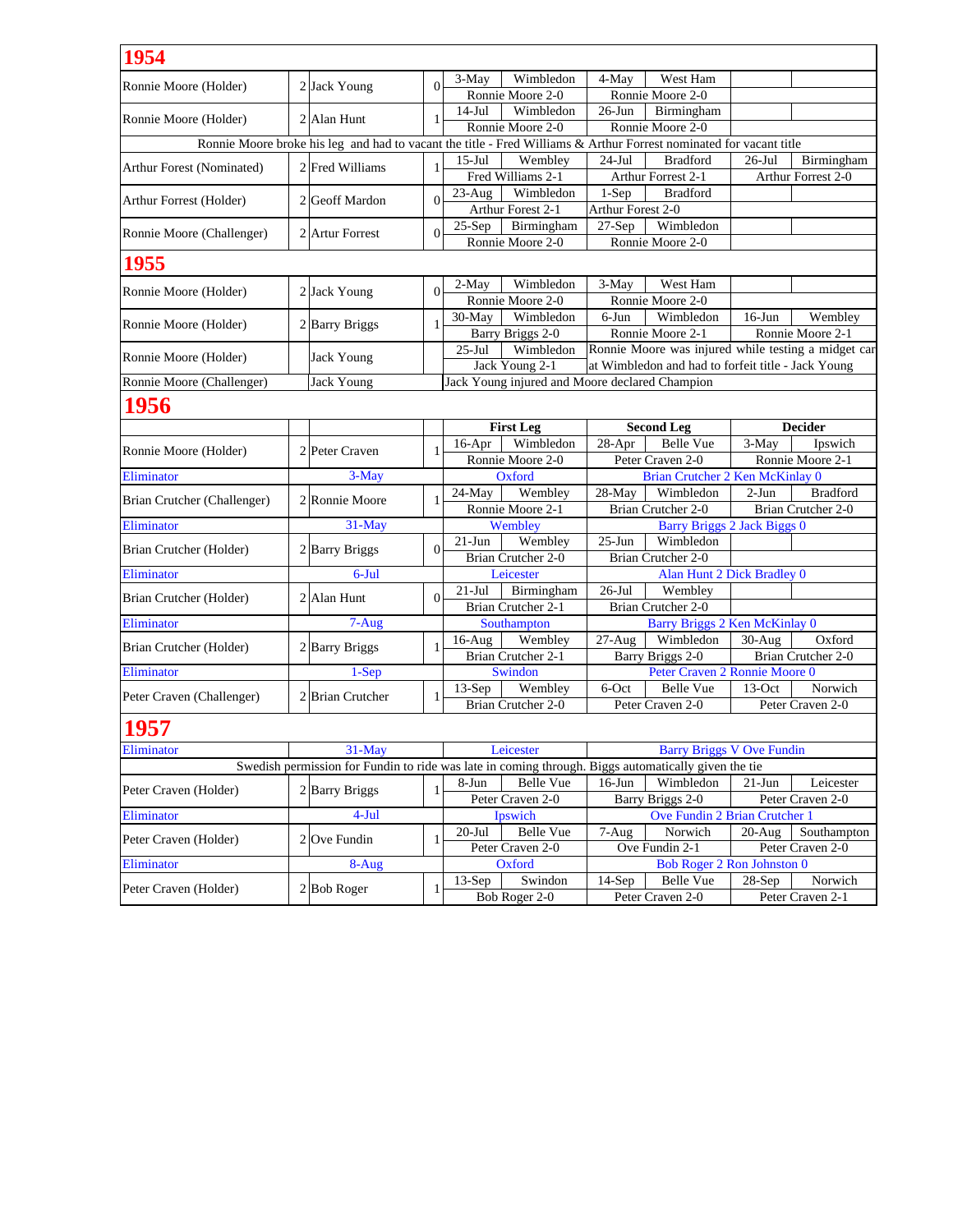| 1958                                                                                                                                     |                  |              |                                                                                          |                                                                                                                       |                                                    |
|------------------------------------------------------------------------------------------------------------------------------------------|------------------|--------------|------------------------------------------------------------------------------------------|-----------------------------------------------------------------------------------------------------------------------|----------------------------------------------------|
| Peter Craven (Holder)                                                                                                                    | 2 Barry Briggs   | $\Omega$     | Wimbledon<br>$4-Apr$                                                                     | Belle Vue<br>5-Apr                                                                                                    |                                                    |
|                                                                                                                                          |                  |              | Peter Craven 2-0                                                                         | Peter Craven 2-0                                                                                                      |                                                    |
| Eliminator                                                                                                                               | $25-Apr$         |              | Ipswich                                                                                  |                                                                                                                       | Ove Fundin 2 George White 0                        |
| Ove Fundin (Challenger)                                                                                                                  | 2 Peter Craven   | $\mathbf{1}$ | Norwich<br>7-May                                                                         | 31-May<br>Belle Vue                                                                                                   | Poole<br>$9-Jun$                                   |
| Eliminator                                                                                                                               | $16$ -May        |              | Ove Fundin 2-0<br>Leicester                                                              | Peter Craven 2-0                                                                                                      | Ove Fundin 2-0<br>Peter Moore 2 Ron How 1          |
|                                                                                                                                          |                  |              | $3-Jul$<br>Ipswich                                                                       | $12-Jul$<br>Norwich                                                                                                   |                                                    |
| Ove Fundin (Challenger)                                                                                                                  | 2 Peter Moore    | $\Omega$     | Ove Fundin 2-1                                                                           | Ove Fundin 2-0                                                                                                        |                                                    |
| Eliminator                                                                                                                               | $26$ -Jul        |              | Oxford                                                                                   |                                                                                                                       | Brian Crutcher 2 Ken McKinlay 0                    |
| Brian Crutcher (Challenger)                                                                                                              | $2$ Ove Fundin   | 1            | $29-Jul$<br>Southampton                                                                  | Norwich<br>$2-Aug$                                                                                                    | Wimbledon<br>$11-Aug$                              |
|                                                                                                                                          |                  |              | Brian Crutcher 2-1                                                                       | Ove Fundin 2-0                                                                                                        | Brian Crutcher 2-0                                 |
| Eliminator                                                                                                                               | $14-Aug$         |              | Oxford                                                                                   |                                                                                                                       | <b>Peter Craven beat Ron How</b>                   |
| Brian Crutcher (Challenger)                                                                                                              | 2 Peter Craven   | $\Omega$     | Southampton<br>$2-Sep$<br>Brian Crutcher 2-0                                             | 6-Sep<br>Belle Vue<br>Brian Crutcher 1-1                                                                              |                                                    |
| Meeting abandoned because of heavy rain - No re-run as Crutcher argued that a novic race had been run between the two races and that was |                  |              |                                                                                          |                                                                                                                       |                                                    |
| against the regulations - Crutcher was ruled the winner and received the winter payment as the holder                                    |                  |              |                                                                                          |                                                                                                                       |                                                    |
| 1959                                                                                                                                     |                  |              |                                                                                          |                                                                                                                       |                                                    |
| Ove Fundin (Challenger)                                                                                                                  | 2 Brian Crutcher | 1            | Southampton<br>$15$ -Apr                                                                 | Norwich<br>$16$ -Apr                                                                                                  | Poole<br>$24-Apr$                                  |
| Eliminator                                                                                                                               |                  |              | Brian Crutcher 2-0<br>Oxford                                                             | Ove Fundin 2-0                                                                                                        | Ove Fundin 2-0<br>Peter Craven 2 Ron How 0         |
|                                                                                                                                          | 30-Apr           |              | $27-Mav$<br>Norwich                                                                      | $3-Jun$<br><b>Belle Vue</b>                                                                                           |                                                    |
| Ove Fundin (Holder)                                                                                                                      | 2 Peter Craven   | $\theta$     | Ove Fundin 2-1                                                                           | Ove Fundin 2-1                                                                                                        |                                                    |
|                                                                                                                                          |                  |              | First leg - Peter Craven fell in the second race and was not able to contest the decider |                                                                                                                       |                                                    |
| Eliminator                                                                                                                               | $20 - Jun$       |              | Coventry                                                                                 |                                                                                                                       | Ken McKinlay beat Ronnie Moore                     |
| Ove Fundin (Holder)                                                                                                                      | 2 Ken McKinlay   | 1            | 3-Jul<br>Leicester                                                                       | $11-Jul$<br>Norwich                                                                                                   | $23-Jul$<br>Poole                                  |
|                                                                                                                                          |                  |              | Ken McKinlay 2-0                                                                         | Ove Fundin 2-0                                                                                                        | Ove Fundin 2-0                                     |
| Eliminator                                                                                                                               | ???              |              | ???                                                                                      |                                                                                                                       | Peter Craven beat Ronnie Moore                     |
| Peter Craven (Challenger)                                                                                                                | $2$ Ove Fundin   | 1            | Norwich<br>$29-Aug$<br>Ove Fundin 2-1                                                    | 5-Sep<br>Belle Vue<br>Peter Craven 2-1                                                                                | Oxford<br>$24-Sep$                                 |
|                                                                                                                                          |                  |              |                                                                                          | Ove Fundin lost on default as he had to ride in the Swedish Championships - Peter Craven declared as the new Champion |                                                    |
|                                                                                                                                          |                  |              |                                                                                          |                                                                                                                       |                                                    |
| <b>1960</b>                                                                                                                              |                  |              |                                                                                          |                                                                                                                       |                                                    |
|                                                                                                                                          |                  |              | <b>First Leg</b>                                                                         | <b>Second Leg</b>                                                                                                     | <b>Decider</b>                                     |
| Ronnie Moore (Challenger                                                                                                                 | 2 Peter Craven   | 1            | Wimbledon<br>18-Apr                                                                      | <b>Belle Vue</b><br>$23-Apr$                                                                                          | 5-May<br>Oxford                                    |
|                                                                                                                                          |                  |              | Ronnie Moore 2-1<br>$13-Jun$<br>Wimbledon                                                | Peter Craven 2-0<br>$15-Jun$<br>Norwich                                                                               | Ronnie Moore 2-0<br>$23-Jun$<br>Ipswich            |
| Ove Fundin (Holder)                                                                                                                      | 2 Ronnie Moore   | 1            | Ronnie Moore 2-1                                                                         | Ove Fundin 2-0                                                                                                        | Ove Fundin 2-0                                     |
|                                                                                                                                          |                  |              | New Cross<br>$27 - Jun$                                                                  | $30-Jul$<br>Norwich                                                                                                   |                                                    |
| Ove Fundin (Holder)                                                                                                                      | 2 Barry Briggs   | $\Omega$     | Ove Fundin 2-0                                                                           | Ove Fundin 2-0                                                                                                        |                                                    |
| Ove Fundin (Holder)                                                                                                                      | Ron How          |              | $3-Sep$<br>Norwich                                                                       |                                                                                                                       |                                                    |
|                                                                                                                                          |                  |              | Postponed Rain                                                                           |                                                                                                                       |                                                    |
|                                                                                                                                          |                  |              |                                                                                          | How was injured after the rained off first leg and could not compete - Therefore Fundin was awarded a walkover        |                                                    |
| Ove Fundin (Holder)                                                                                                                      | 2 Ronnie Moore   | $\theta$     | Norwich<br>$1-Oct$<br>Ove Fundin 2-0                                                     | $3-Oct$<br>Wimbledon<br>Ove Fundin 2-0                                                                                |                                                    |
| <b>1961</b>                                                                                                                              |                  |              |                                                                                          |                                                                                                                       |                                                    |
|                                                                                                                                          |                  |              | <b>Belle Vue</b>                                                                         |                                                                                                                       |                                                    |
| Peter Craven (Challenger)                                                                                                                | 2 Ronnie Moore   | $\Omega$     | 8-Apr<br>Ronnie Moore 2-1                                                                | Wimbledon<br>$10-Aug$<br>Peter Craven 2-0                                                                             |                                                    |
|                                                                                                                                          |                  | $\Omega$     | Belle Vue<br>$26$ -Apr                                                                   | Norwich<br>$28-Apr$                                                                                                   |                                                    |
| Ove Fundin (Challenger)                                                                                                                  | 2 Peter Craven   |              | Ove Fundin 2-0                                                                           | Ove Fundin 2-0                                                                                                        |                                                    |
| Eliminator                                                                                                                               | $11-May$         |              | Ipswich                                                                                  |                                                                                                                       | Peter Moore 2 Barry Briggs 1                       |
| Ove Fundin (Holder)                                                                                                                      | 2 Peter Moore    | $\theta$     | $27-May$<br>Norwich                                                                      | $1-Jun$<br>Ipswich                                                                                                    |                                                    |
|                                                                                                                                          |                  |              | Ove Fundin 2-0                                                                           | Ove Fundin 2-0                                                                                                        |                                                    |
| Eliminator                                                                                                                               | $19-Jun$         |              | Wimbledon<br>Wimbledon<br>$26$ -Jun                                                      | $30 - Jun$<br>Norwich                                                                                                 | Ron How 2 Arne Pander 0<br>New Cross<br>$20 -$ Jul |
| Ove Fundin (Holder)                                                                                                                      | $2$ Ron How      | -1           |                                                                                          | Ove Fundin 2-1                                                                                                        | Ove Fundin 2-0                                     |
|                                                                                                                                          |                  |              |                                                                                          |                                                                                                                       |                                                    |
| Eliminator                                                                                                                               | 12-Aug           |              | Ron How 2-1<br><b>Belle Vue</b>                                                          |                                                                                                                       | <b>Bjorn Knutsson 2 Peter Craven 0</b>             |
| Bjorn Knutsson (Challenger)                                                                                                              | $2$ Ove Fundin   | $\theta$     | $22$ -Aug<br>Southampton                                                                 | $1-Sep$<br>Norwich                                                                                                    |                                                    |